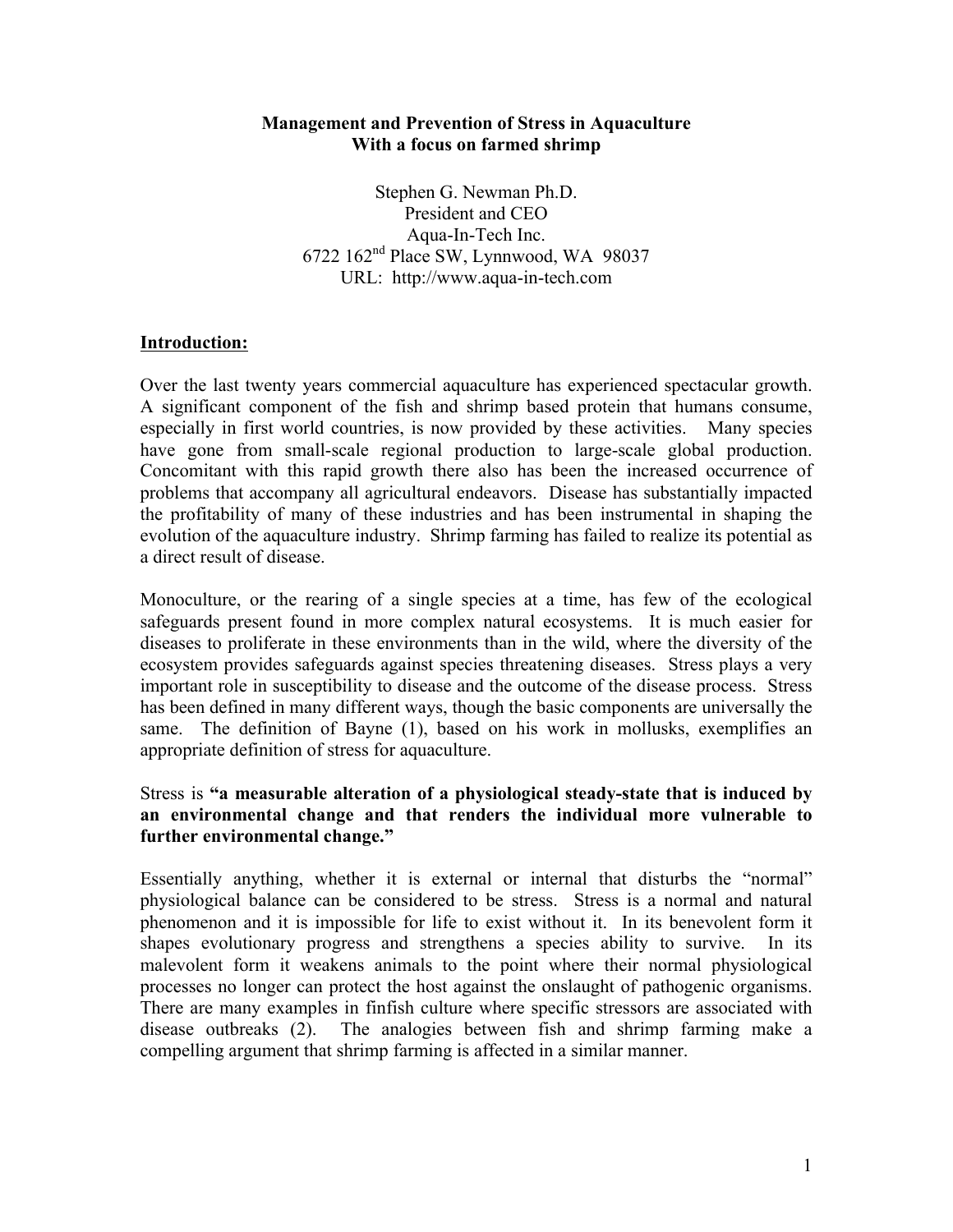Signs of stress can be overt, such as sluggishness, lack of feeding activity, slow growth, molting difficulties, hyperactivity, death, or hidden until animals become ill. The action of stressors on shrimp is varied and not widely studied. One consistent feature seems to be an elevation in blood glucose levels (3). Measurement of osmoregulatory capacity may also be another useful indicator of the degree of stress that animals are under (4). Recently it has been proposed that this may be a convenient and reliable way to monitor the overall status of stress in a population of animals (5). Limited field usage suggests that this may be a very important tool for determining what the relative degree of stress a population is under and thus how susceptible it might be to an infectious disease process. Should further testing bear this out, then the prospect exists that determining osmoregulatory capacity of a group of animals could become a standard component of any proactive disease management program.

#### **Stressors**

Stressors are the means by which animals become stressed. Many stressors have been identified that impact aquaculture operations (1,5). Some of these can be easily and cost effectively controlled and others cannot at any cost. Table 1 lists some of these.

| Unionized Ammonia    | <b>Nitrites</b>           | Insufficient Oxygen            |
|----------------------|---------------------------|--------------------------------|
| Elevated $CO2$       | Salinity                  | Nutrition (usually inadequate) |
| Density (crowding)   | Rapid changes in pH       | Rapid changes in temperature   |
| Molting              | Handling                  | Pesticides                     |
| <b>Heavy Metals</b>  | Toxins (algal, bacterial) | High suspended solid loads     |
| Low level infections | Parasitism                | Disease                        |

|  |  | Table 1: Some of the stressors impacting aquaculture |  |
|--|--|------------------------------------------------------|--|
|--|--|------------------------------------------------------|--|

Defining what levels of stressors are normal and acceptable is not easy. Many papers have addressed this and it is beyond the scope of this presentation to even begin to tackle this issue. A level of a stressor that is problematic under one set of environmental conditions might not be under another. Stressors that are present in combinations might be benign by themselves but pose a far greater threat because they are present together. Often times the published limits of tolerance are levels that are actually stressful. In healthy animals this may not pose a problem, but in animals that are carrying a virus such as the etiologic agent responsible for White Spot Disease (WSSV), they can pose a serious problem. There are many observations as to what levels of specific water chemistry parameters are problematic. Most of these studies though are laboratory based and do not reflect the complexity of the pond environment. This is further complicated by the fact that there are going to be differences in species and age susceptibility.

Figure 1 shows how many of these factors interact (after Plumb (1)). Many factors interact together to determine the outcome of any disease process.

Snieszko (6) was the first to theorize that host-pathogen and environment interrelationships were applicable to fish (and by extension to shrimp) disease. This has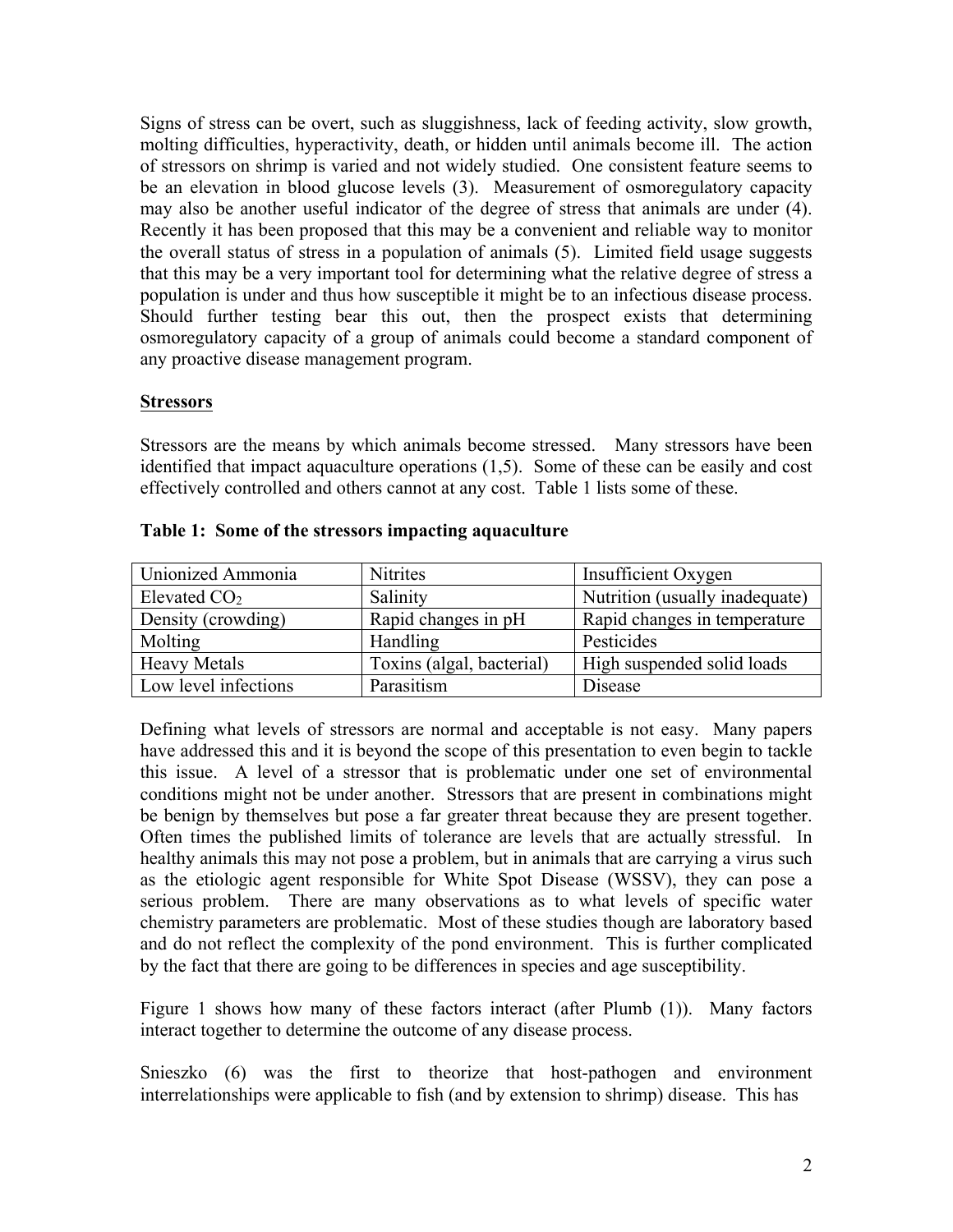#### **Figure 1. The Complex Interaction of Variables Affecting Shrimp Health**



been represented pictorially as three overlapping circles. For a disease to occur, stressful environmental conditions act as activators of the disease process. Since many potential pathogens are present as normal inhabitants of the ecosystems that fish or shrimp are reared in, it stands to reason that stressors must play a significant role in susceptibility. In fact, observations show that as animals approach their physiological limits of tolerance to stressors, the impacts of stress increase in an accumulative fashion rather than an additive fashion. Animals are weakened in a manner that assures that even if one of the stressors is reduced or removed it has little bearing on the overall level of stress that the animal is under.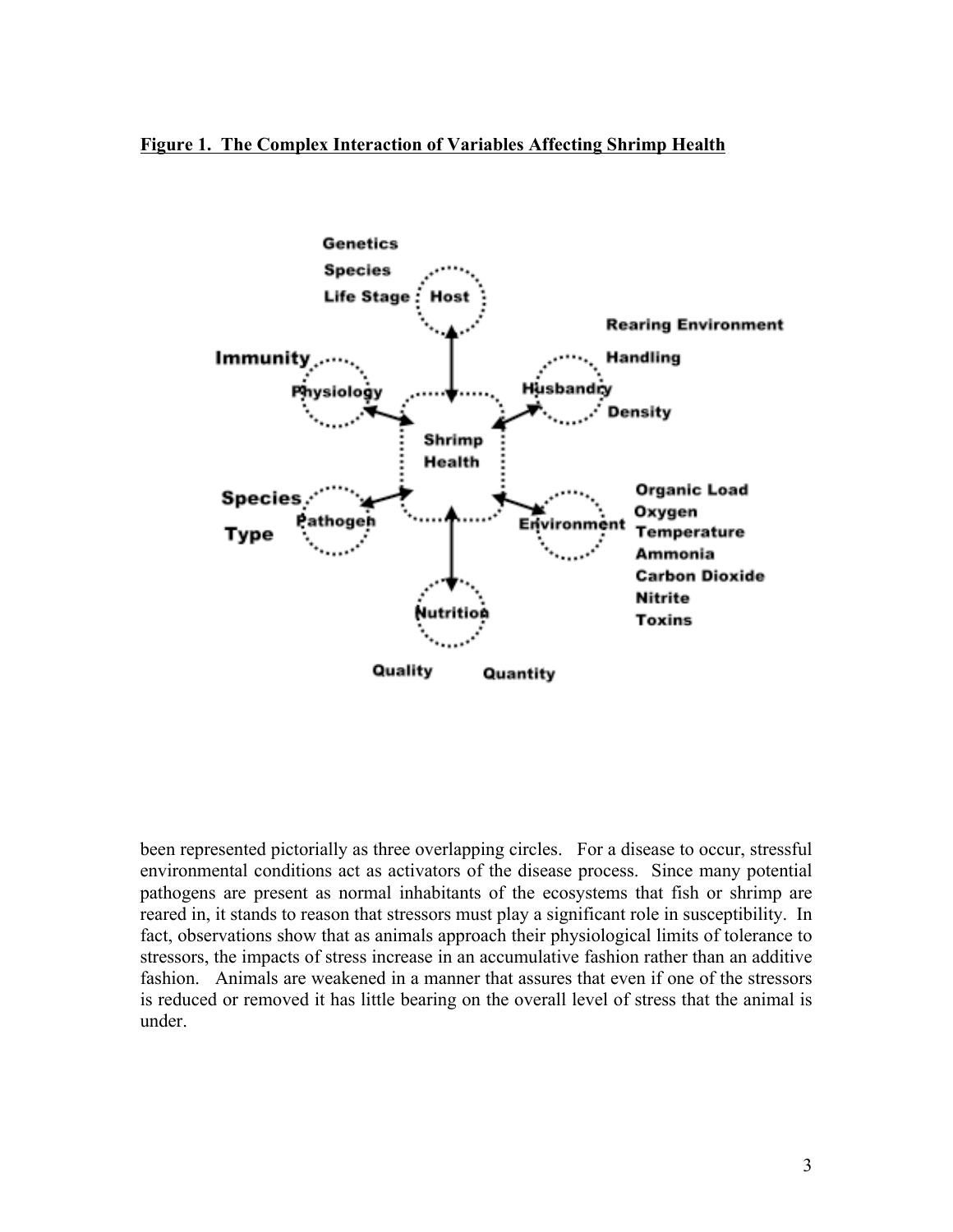# **Host**

Domestication of wild animals is a hallmark of successful agriculture and it is becoming and will be the same for aquaculture. The genetic make-up of the host has a direct impact on its ability to tolerate exposure to pathogens (7). It is now common knowledge that selected families of *L. vannamei* display varying degrees of susceptibility to the etiologic agents of the Taura Syndrome, IHHNV and BP (8). The same holds true for *Penaeus stylirostris* and IHHNV (7). I believe that we will find it holds true as well for most if not all pathogen mediated diseases.

It is quite likely that this can also be said of stress resistance as well. Domestication implies greater uniformity and a better ability to tolerate the stresses of cultivation. Strains that are more stress tolerant are going to be less susceptible to diseases that occur as a result of this stress susceptibility. The species also impacts susceptibility. Some species may be better suited for production in certain types of environments than others are. The IHHN resistance of some strain of *P. stylirostris* is an example of this (7).

Strains that are tolerant or resistant would be better suited for rearing in areas where other susceptible species will be affected. A good example of this is the culture of *P. stylirostris* in areas where the Taura Syndrome Virus seriously impacted the use culture of *L. vannamei.* 

The life stage is also important, as there may be differences in susceptibility between different life stages (9). It is also important to recognize that lower levels of pathogens may be required to produce disease in smaller animals than in larger animals. Minimizing exposure to pathogens early on may lend itself to greater tolerance later.

### **Physiological Status of the Immune System**

Vertebrates have evolved a sophisticated group of physiologic mechanisms for differentiating self from non-self. This is the immune system. In invertebrates the system is not as evolved, though it still retains a great deal of complexity. For the most part it does not appear that shrimp can respond specifically to a pathogenic insult though there are some as yet unexplained circumstances that suggest there may be some element of specificity (10). Table 2 outlines some of the observed differences between vertebrate and invertebrate immune systems. The immune system of penaeids is poorly characterized contrasted with that of insects, crayfish and even the horseshoe crab.

| <b>Vertebrates</b>                 | Invertebrates |
|------------------------------------|---------------|
| Antibodies                         | No antibodies |
| Memory                             | No memory     |
| Complex assemblages of lymphocytes | Less complex  |
| Cytokines                          | Cytokines     |
| Lectins                            | Lectins       |

### **Table 2. Differences between Vertebrate and Invertebrate Immune Systems**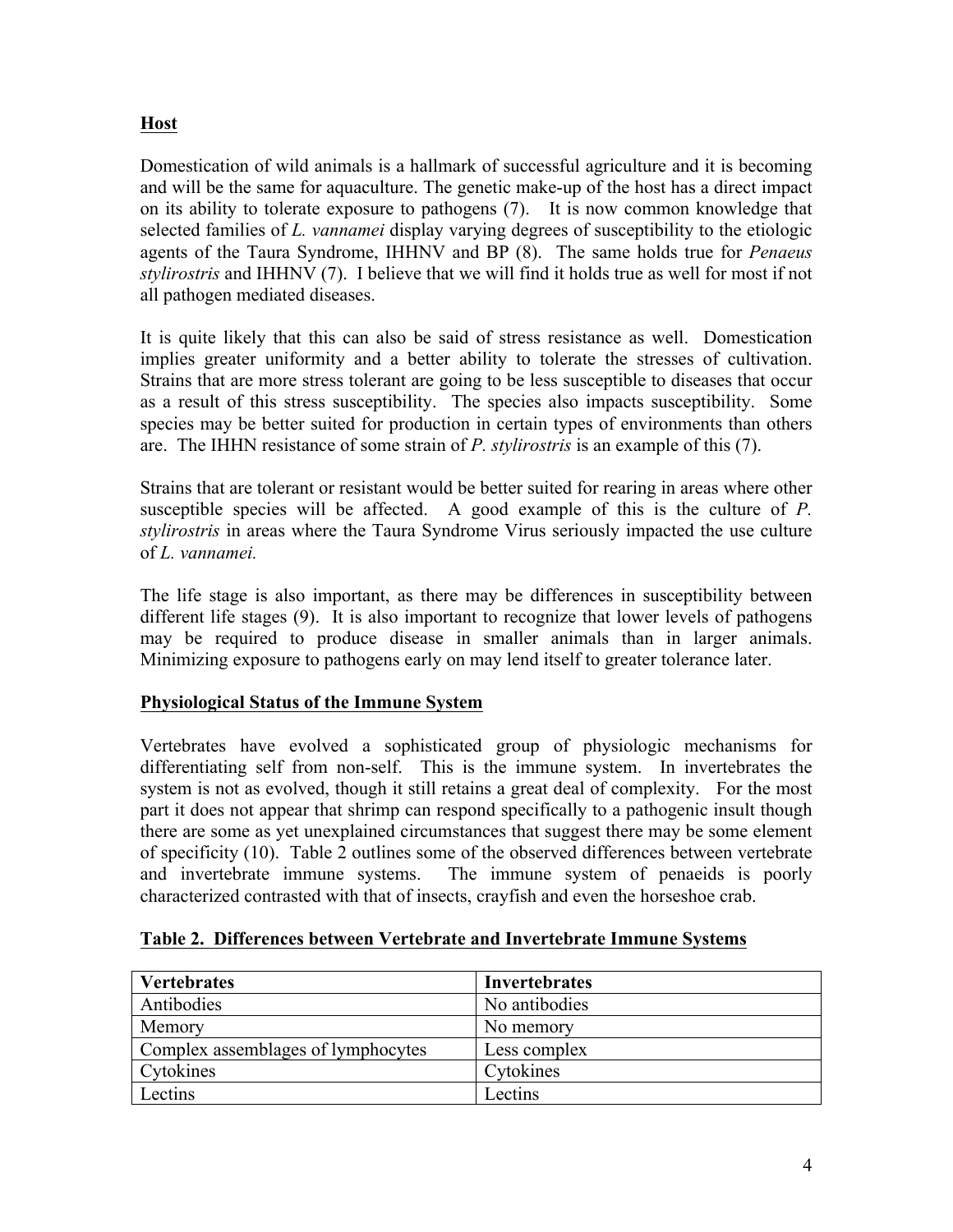| <b>Clotting-Fibrin based mechanism</b> | Clotting-not fibrin based  |
|----------------------------------------|----------------------------|
| Variety of killing factors             | Variety of killing factors |
| No Phenoloxidase                       | Phenoloxidase and Melanin  |
|                                        |                            |

Since we evidently cannot exploit the immune system in a specific way (11), the use of a variety of non-specific tools may be employed. These have been reviewed elsewhere (12,13). It is clearly possible to induce a short-term increase in the ability of shrimp to tolerate exposure to pathogens and that this is a non-specific effect. Many of the compounds that have these properties work in the lab but perform less efficiently or not all in the field. Interestingly enough, a number of them have been shown to be effective in reducing susceptibility to stress and these will be briefly discussed later along with a few examples of their protective properties.

## **Pathogen**

Pathogens generally fall into two categories. Obligate pathogens that produce disease in healthy non-compromised hosts and opportunistic pathogens that produce disease only in weakened hosts. As with fish pathogens, most of the shrimp pathogens likely fall into the opportunistic category (1).

Bacteria are small (1 to 10 micron-one micron is one thousandth of a millimeter) microorganisms that do not require host metabolic machinery for growth. They do however require many of the same nutrients that their hosts require and when they are present will readily complete with the host for these. Disease production by bacteria is usually associated with a toxin or some innate ability to effectively compete with the host for critical nutrients. In some cases the toxins allow the bacteria producing them to enter and weaken the host allowing other bacteria to invade and finish off the job. The host is quite literally digested in the process of gaining the nutrients that the bacteria require to multiply. In a healthy animal a balance is maintained whereas in a stressed animal this balance is pushed in favor of the pathogen.

Viruses are even smaller microorganisms (20 to 350 nanometers-one nanometer is one thousandth of micron) that must use the metabolic machinery of the host to reproduce. They cannot reproduce independently regardless of the presence of all of the required nutrients. They produce disease primarily by damaging tissues and interfering with normal tissue function. They also weaken animals allowing secondary pathogens to establish themselves.

There are innumerable other fungal, protozoal and other types of pathogens that affect farmed fish and shrimp (1,14). Many of them can act as stressors facilitating the entry of other pathogens (gregarines for example) or are capable of eventually killing the animals by themselves, such as the microsporidians. Animals must expend energy to deal with any type of infection and this expenditure can easily increase the susceptibility of the animals to other more serious diseases.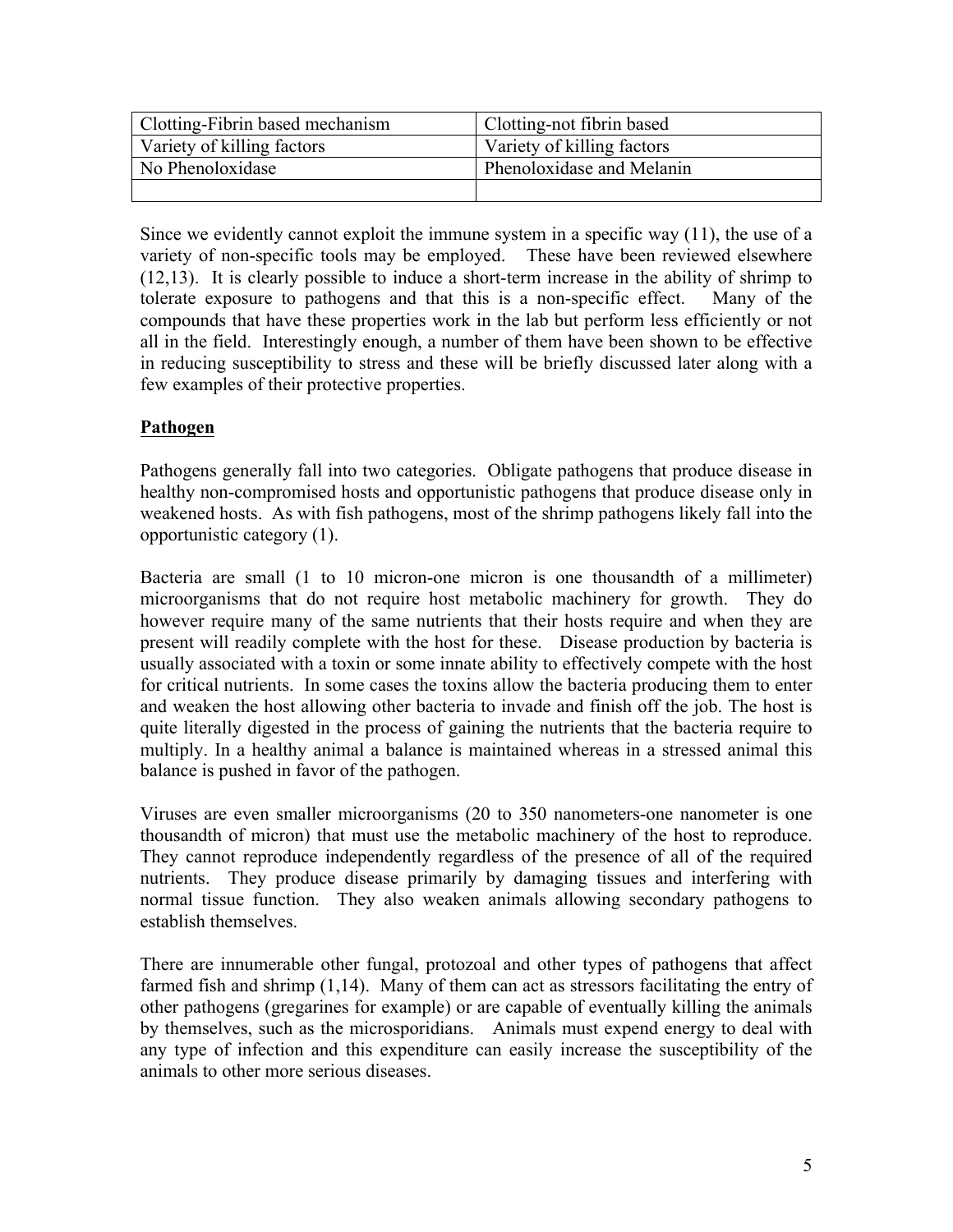## **Nutrition**

This is a complex issue as most dietary nutrient requirements are determined in the laboratory under stringent conditions that have nothing to do with the stressful world of the shrimp farm. What an animal requires in a benign laboratory tank has little to do with what they may require in the pond. Certainly if deficiency symptoms are present below a certain level a nutrient, then the diet in the field must have at least these levels. In reality though higher levels may be required depending upon the particular cultural conditions. It is known that shrimp consume an average of around 60% of the feed that they are fed during their life cycles in a pond, with the amount likely varying with respect to the size of the animal, the size of the ponds, the densities of the animals in the ponds and the feeding strategy. All of this is not likely consumed as fresh feed. Even with feed trays, animals may move feed off of the trays where it can sit on the bottom leaching critical nutrients.

There are several studies that have shown that in some pond environments feed is not actually needed. The shrimp derive all of the nutrients that they require from the pond itself. As densities increase though this is not the case. High-density cultivation requires the use of lots of feed. These feeds need to be tailored to the stresses that the shrimp have to deal with.

Most commercial diets contain all of the necessary ingredients to ensure that if there are deficiencies in the pond nutrient levels that the needs of the shrimp are met. However, it is not likely that they have all of the nutrients that are required to ensure a maximum ability to resist stress.

It is widely held that certain vitamins are critical to being able to withstand stress; these include Vitamin C (15), Vitamin E and others. Other nutrients, such as astaxanthin (16), and highly unsaturated fatty acids (17) have also been found to reduce stress susceptibility. Very few of the studies that demonstrate this under lab conditions show the same benefits under field conditions. Nonetheless the practice of fortifying diets during times of acute stress is consistent with the goals of proactive disease management.

Some recent attention has been paid to the nucleotides as critical nutrients (18). Though there are no peer-published observations of the role of these basic building blocks of DNA and RNA in aquaculture, studies in mice and other animals suggest that they can provide a benefit. Sources of nucleotides vary from enriched yeasts to bacterial suspensions to gonadal tissues. Their inclusion at elevated levels during times of stress should increase the readily available pools of nucleotides to allow DNA and RNA synthesis (and thus protein synthesis) to proceed more rapidly than under nucleotide limiting conditions. This can also be said of many of the vitamins (A, C, E, B complex), minerals (Se, Cr, trace), lipids (fatty acids), etc.

Not only is quality of feed a potential component of stress on shrimp, but so is the quantity. In the absence of natural food sources, feeding rates can become a limiting factor to growth and contribute to stress. Well-fed animals are much less likely to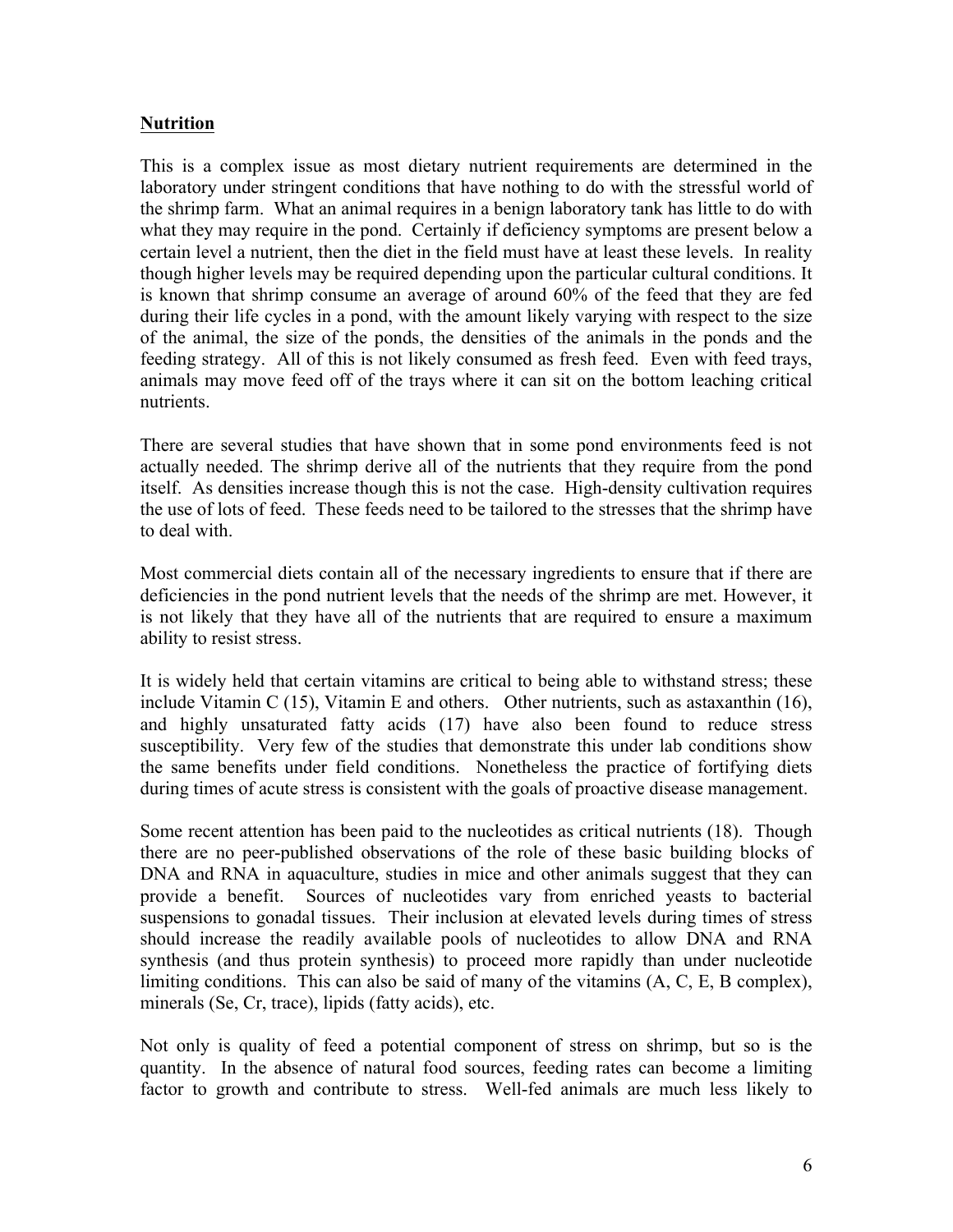experiences stress associated with diseases of nutritional deficiency. Observations suggest that starved animals are much more susceptible to diseases as well. There are many philosophies regarding the best way to feed shrimp in semi-intensive systems and likely there is no one best way. The use of trays in a population of shrimp that is clinically ill or weakened might lead to worse problems then random dispersion of the feed. Though, the use of feed trays does allow a great deal of control over feeding levels, makes for improved feed conversions and thus better margins.

## **Husbandry**

There are many routine practices that are likely quite stressful to shrimp. Healthy shrimp may seem to be unfazed by things that cause weakened shrimp to die quickly. The production of shrimp involves a series of succinct yet interconnected husbandry challenges, beginning with maturation.

## **Maturation**

*L. vannamei* is well on its way to becoming domesticated. The cycle has been closed in most countries that produce this shrimp and efforts are underway to select the best performing animals in a wide variety of environments. This eliminates one element of potential stress; catching wild animals. Certainly netting wild animals from the ocean floor is a significant stress. By rearing shrimp from the beginning of their life cycles through the end, we can minimize and eliminate many stressors. If we do this indoors to protect the value of these animals we also have much better control over what potential pathogens we bring into our rearing facilities.

Holding adult animals for log periods of time can lead to reproductive exhaustion and result in the production of animals that are less hardy and thus less fit to tolerate stress. (19). Improper feeding, handling and water quality control can result in wide spread mortality in maturation facilities. The animals that survive these problems may not be suitable for use as a source of nauplii or the nauplii that are produced may be more prone to problems.

### **Hatchery**

Any type of handling can stress animals. Excessive handling certainly does. Routine washing and surface disinfection protocols are used in many state of the art hatcheries and every effort is made to ensure that animals are not stressed during this procedure. However, failure to consider that this is a stressful process can damage nauplii and result in poor performance in the early larval stages and high mortalities. Shrimp are not reared in sterile environments and it should always be assumed that the environment contains potential pathogens.

Once the animals are stocked in larval rearing tanks, many other factors come into play. Larvae are more susceptible to deteriorated water than PLs (20), which in turn are more susceptible to deteriorated water quality then juveniles and adults usually are. Once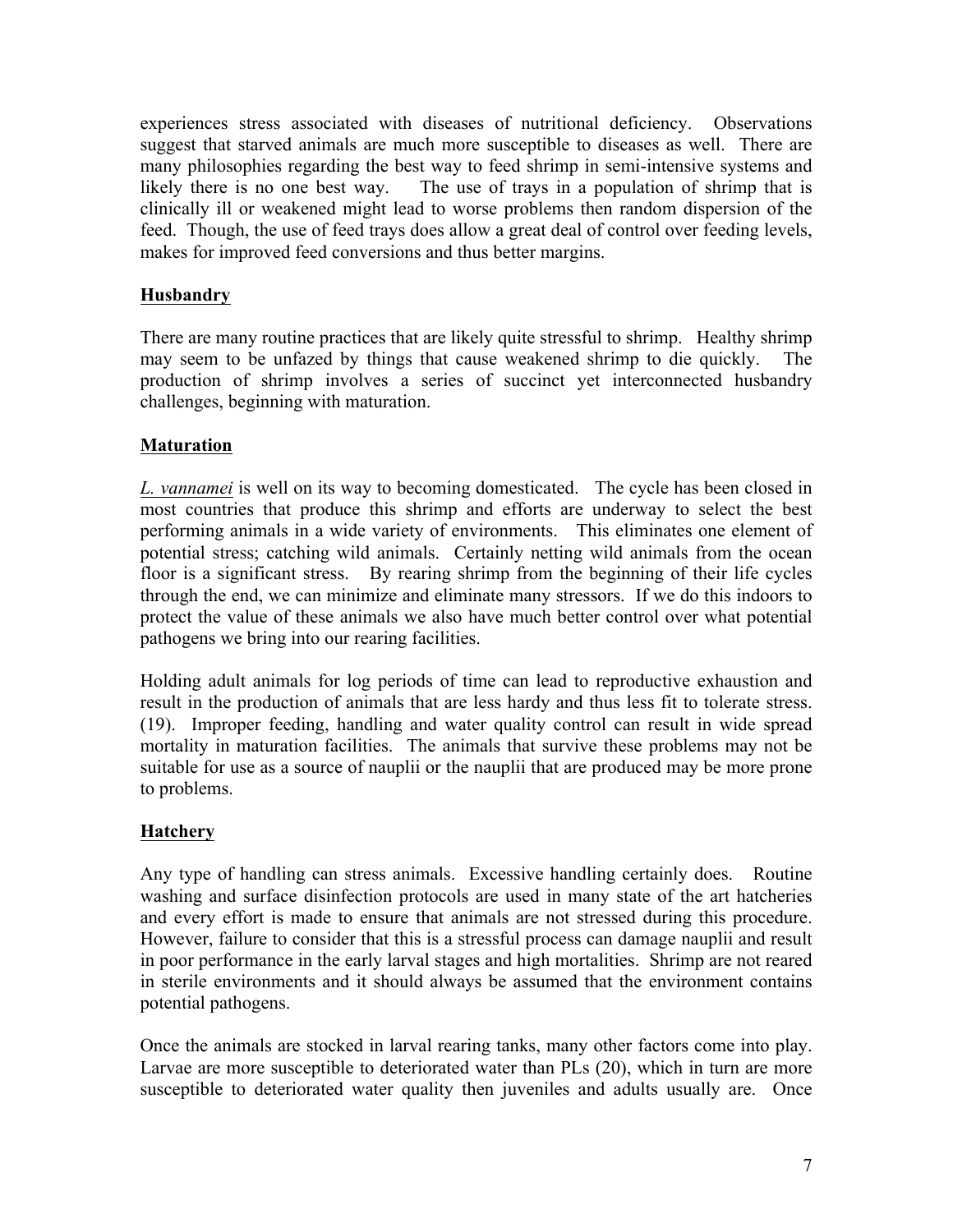animals are stressed, even though they may appear to have recovered they may still be weakened. The generous use of water exchange and monitoring of environmental parameters is essential.

Harvesting of PLs is very stressful. Large numbers of animals are collected in a short period of time and subjected to various counting strategies. Moderation of handling protocols to minimize stress or allowing animals' longer periods of time to recover form these stressors might be useful in impacting disease tolerance.

## **Acclimation**

When shrimp are moved from hatchery tanks to the ponds they are usually subjected to stress tests to determine the suitability for transfer and then moved by a variety of methods. Though they may be able to survive stress tests, this does not mean that they are not stressed when they are moved nor does it mean that they are no stressed when they acclimated. Healthy shrimp placed into benign environments with low pathogen loads can tolerate stresses without ill effects. On the other hand healthy shrimp placed into poor quality environments with high pathogen loads may become ill.

Recent evidence suggests that in areas where WSSV is endemic a substantial benefit can be gained by holding shrimp in raceways for variable periods of time before stocking ponds. The exact reasons for this benefit are unclear but they likely range from simply losing the shrimp in the raceway to when the cost of losing an animal is less, to allowing for a greater degree of nutritional and immune system fortification to a general overall reduction in stress at the younger life stages.

### **Grow Out**

There are as a many disparate philosophies regarding all of the aspects of grow out, as there are farmers. In general, stressors are controlled by mechanical means, such as aeration, by chemical means, such as the addition of quick lime to lessen algal blooms, to the use of diets fortified with critical nutrients and stress reducing and immune enhancing substances. Environmental stress plays a significant role in mortality and disease susceptibility in grow out ponds.

### **Environmental Stress**

The major cause of mortality in farmed fish is husbandry techniques and environmental disturbances (1). Environmental affects are considered to be accumulative, not additive. This means that the stress from multiple environmental factors is intensified many fold. This is the number one area that farmers have a fair amount of control over that is all too often rarely exerted. There are published ranges of tolerance for all of the aspects of the environment that are critical. These are usually based on controlled lab studies and have little meaning in the field.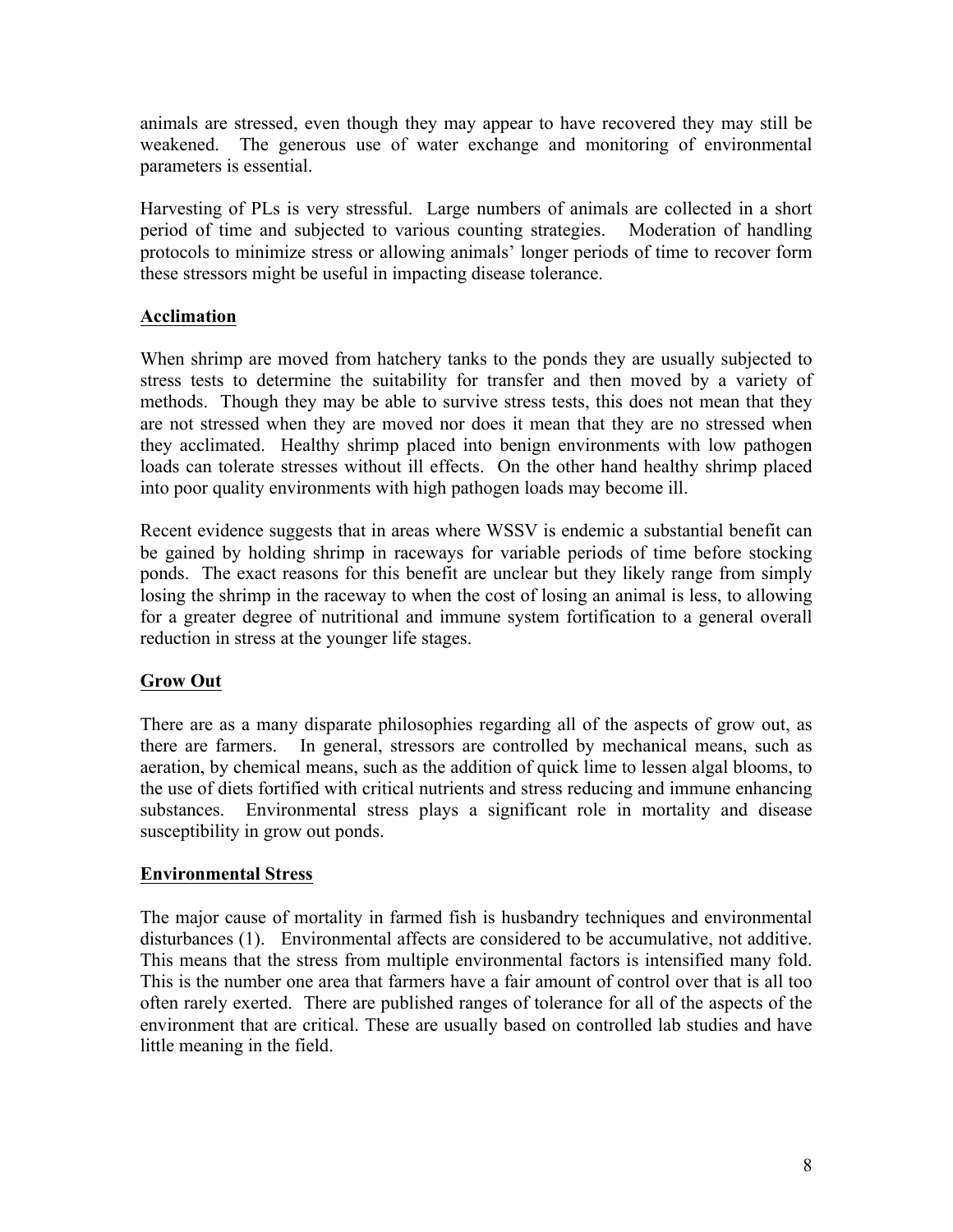A classic example is that of dissolved oxygen. Animals may be able to tolerate relatively low levels of dissolved oxygen, but there is a level below which they are stressed (21). Shrimp slow down their rate of respiration when dissolved oxygen levels and temperatures are lower. In a recent study in aquariums the threshold DO level was 5 ppm (21). This is several parts higher than what is usually considered to be an oxygen stress. The actual level that will cause stress will depend on the oxygen needs of the individual, its metabolic rate, and the degree of gill parasitism (this will interfere with oxygen transfer). Very little is known about the metabolic requirements of shrimp under field conditions. Molting has been shown to be highly stressful, increasing oxygen demand (4) and disease susceptibility (22). We should not be aiming at maintaining oxygen levels at or slightly above the minimum accepted level. Low oxygen levels impair metabolic activity and can negatively impact many normal physiological functions including molting and immune function (23,24). Many environmental factors will affect the immune response leaving animals more susceptible to disease (24,25). Reduced immune function with substantially increased disease susceptibility is often the consequence.

Another important gas, the role of which in shrimp ponds is likely under appreciated is carbon dioxide. This gas it produced by algae when they respire. When algal biomass uses the oxygen in the pond they produce carbon dioxide. Much of this is buffered by seawater, but elevated levels can be problematic. (26, 27)

The list of environmental stressors is very large, a review of which is beyond the scope of this article. Some of these are reviewed elsewhere (24,25). Some of these are expected and others may be surprising. In particular, the role of algal toxins in stress and disease susceptibility is poorly appreciated (28).

#### **Some Suggested Solutions:**

Prevention and minimization of the myriad of factors that cause and contribute to stress is an important component of achieving success. This should begins with the selection of sites that are free of agricultural run-off influences and have access to high quality, clean water. Filtering of water through 150 to 200 micron filters is required to minimize and lessen the impact of water borne vectors of some diseases such as WSSV (Newmanpersonal observations). These filters need to be maintained and checked regularly for integrity. Minimizing water exchange in areas where there are potentially serious vector problems is a viable solution as long as this is offset by measures that ensure that here will be no significant deterioration of water quality. Perhaps the most important single aspect is oxygen. Aeration should always be available and ponds should never be allowed to drop below 4-ppm oxygen.

Selection and use of genetic stocks of shrimp that can tolerate some of the environmental extremes better than others is necessary. This extends as well to stress tolerance in general and disease tolerance specifically.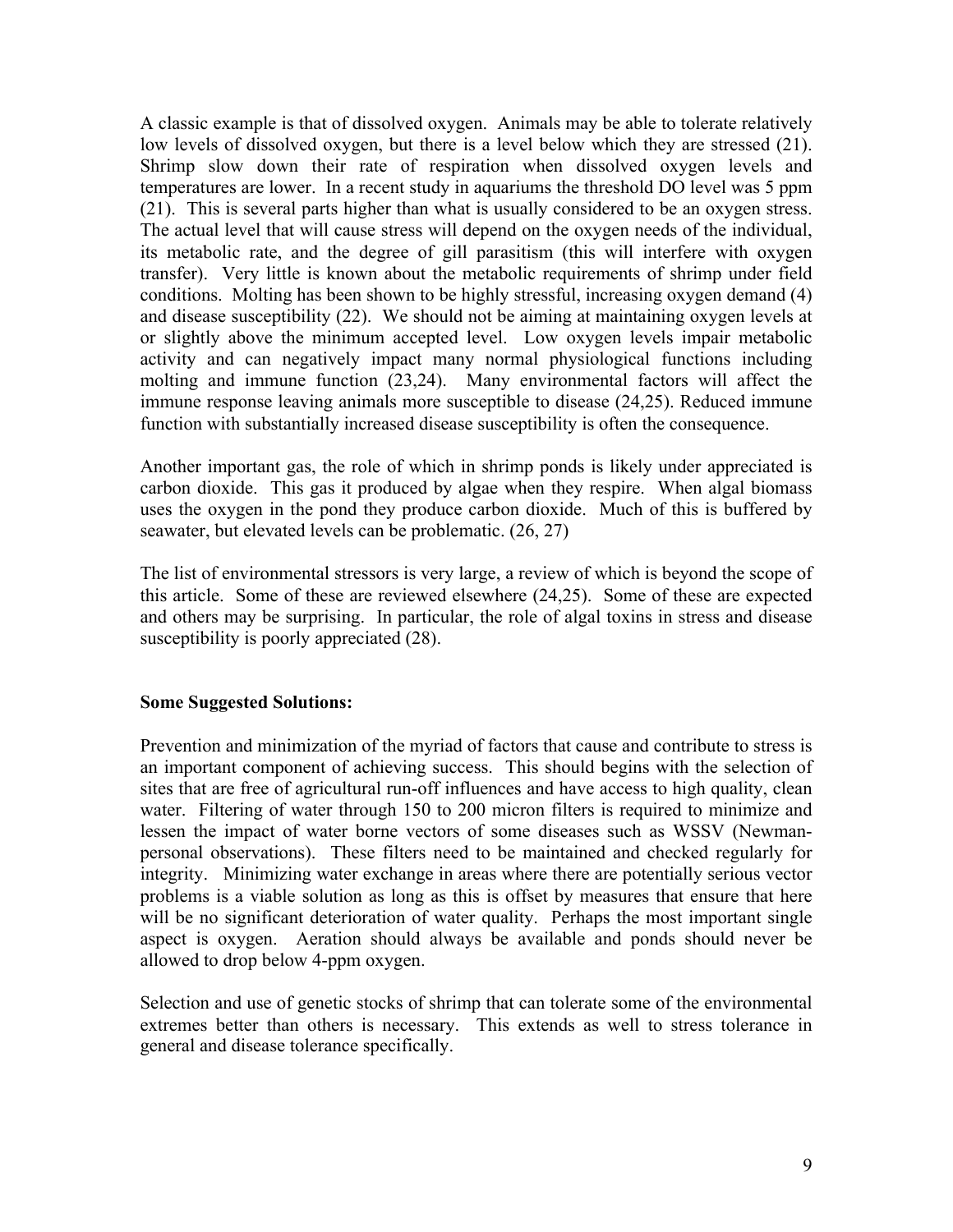The use of specific dietary additives in the feed can go a long way towards mitigating some of the negative influence when they do occur. Cell wall fractions or whole cell walls from yeast and bacteria have been found to impact the ability of shrimp to tolerate stress, in addition to providing the potential of an immune stimulating effect.

## **Glucans**

These are chains of glucose molecules linked together. The manner in which the chains are linked and cross-linked impact their ability to be effective. Many glucans are ineffective or poorly so (29). Furthermore they are readily digested by crustaceans (30) and need to be effectively protected from digestive enzymes. Though the primary source is bakers or brewers yeast, almost all of the benefits ascribed to them are from another source (31) or from more highly purified material that are not sold in the market place because of their cost (32). Song et al. (31) noted that the tolerance of glucan-treated shrimps was slightly enhanced to stresses including catching, transport and ammonia. The growth and survival rates of treated and untreated shrimps were not significantly different in their experiments.

# **Peptidoglycan (PG)**

PG is a cell wall component of many bacteria. Studies conducted in Thailand (33) demonstrated that whole cells of *Brevibacterium lactofermentum*, when fed to shrimp, conferred a higher tolerance to dissolved oxygen and salinity stresses (Figure 2).



PG included at 100g/MT of feed gave the best results in terms of stress resistance. They also observed a substantial protective benefit against the Yellow Head Virus (Figure 3). Itami et al. (34) noted that PG from another source (whole cell material) protected shrimp against WSSV (Figure 4). Three different feeding regimes were used. Animals were fed 0.2 mg of PG per kg/body weight/day. The feeding regime used in number one (one in the table below) was 7 days with PG followed by 7 without. This was repeated for 95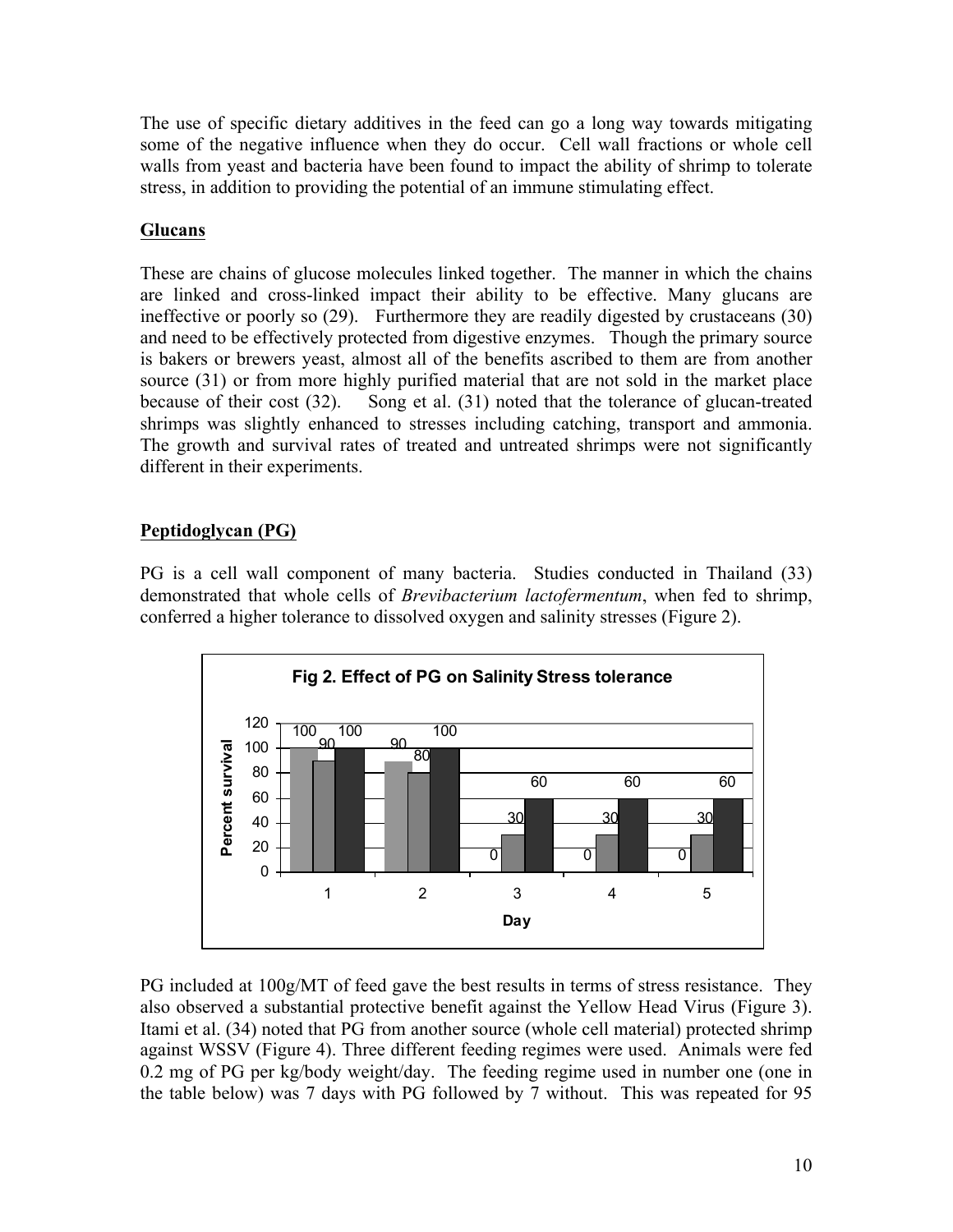days until the experiments were terminated. The second group (two in the table below) was fed the diet daily and the third group (three in the table below) 2 days on and five days off. The groups were small, twenty shrimp each, and they were challenged by a continuous waterborne exposure to the virus initiated at the onset of the experiment. There have been several other unpublished observations that PG when incorporated into feed can impact stress resistance and disease tolerance. A recent study in Belize, though only on one pond, suggests that feeding PG might have an impact on the incidence of RDS.



*Figure 3. Brevibacterium (PG) YHV*





#### **Lipopolysaccharides (LPS)**

LPS is also a component of the cell walls of bacteria. Many studies have been conducted with LPS based materials and shrimp. The earliest of these data date to the early 1980s in which it was noted that shrimp exposed to a suspension of dead bacteria were substantially more tolerant to a water temperature stress than non exposed animals. (35 In a subsequent study it was noted that shrimp exposed to a similar suspension also were substantially larger than controls (36). This was also observed in 1990 (37). There are no studies that ascribe an exact mechanism for this though it has been suggested that there may be some critical nutrients present in the bacterial suspension.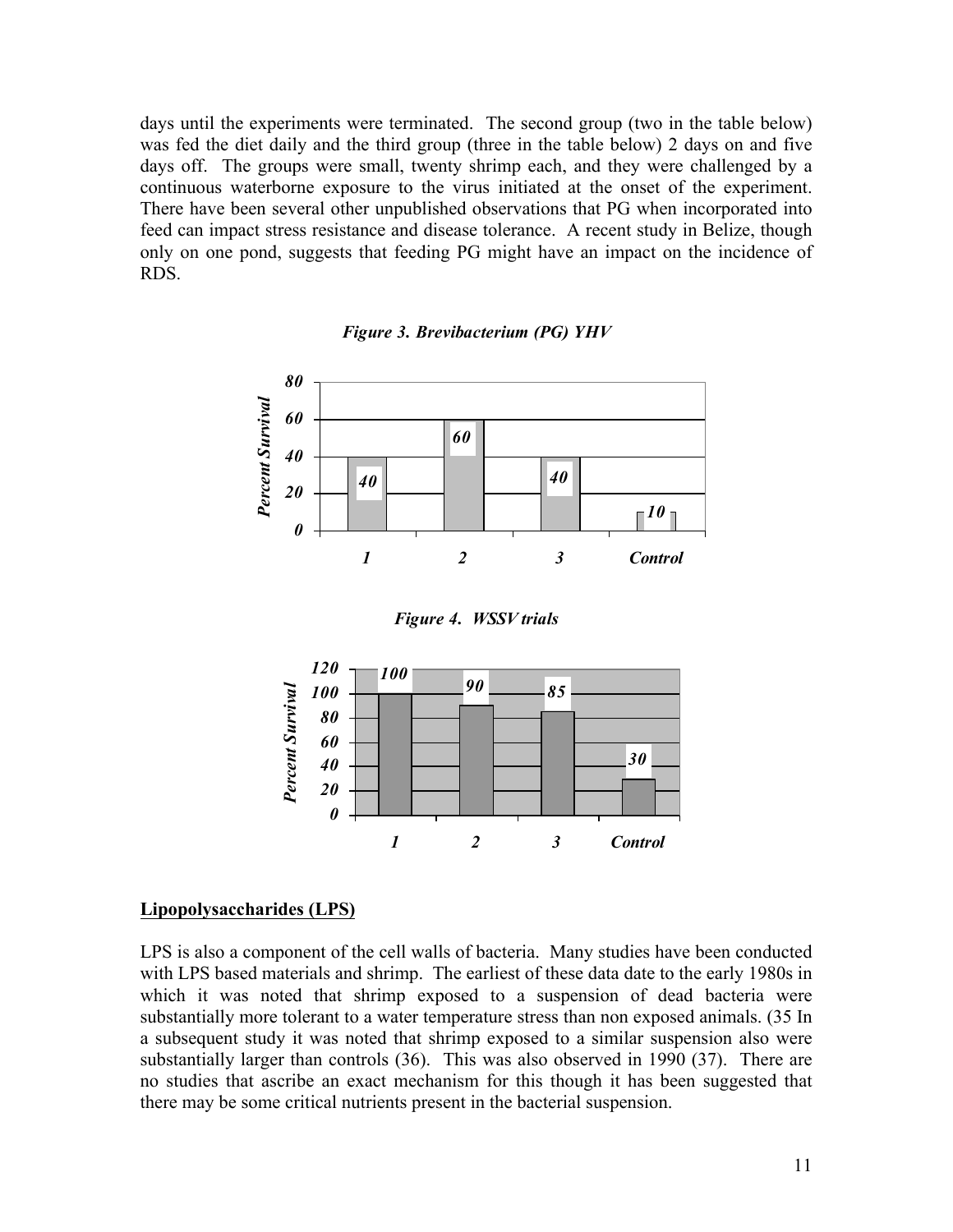LPS has been shown in many studies to impact disease resistance, ranging from vibriosis (figure 5) (38) to TSV (13) and WSSV (39). These are the subject of many articles and have been reviewed elsewhere (13).





The key to the management of stress in farmed fish and shrimp is avoidance through the use of enlightened animal husbandry techniques, optimization of animal genetic tolerances, appropriate nutritional and feeding strategies and the selective use of biologically active compounds to promote heightened immunity during times of stress.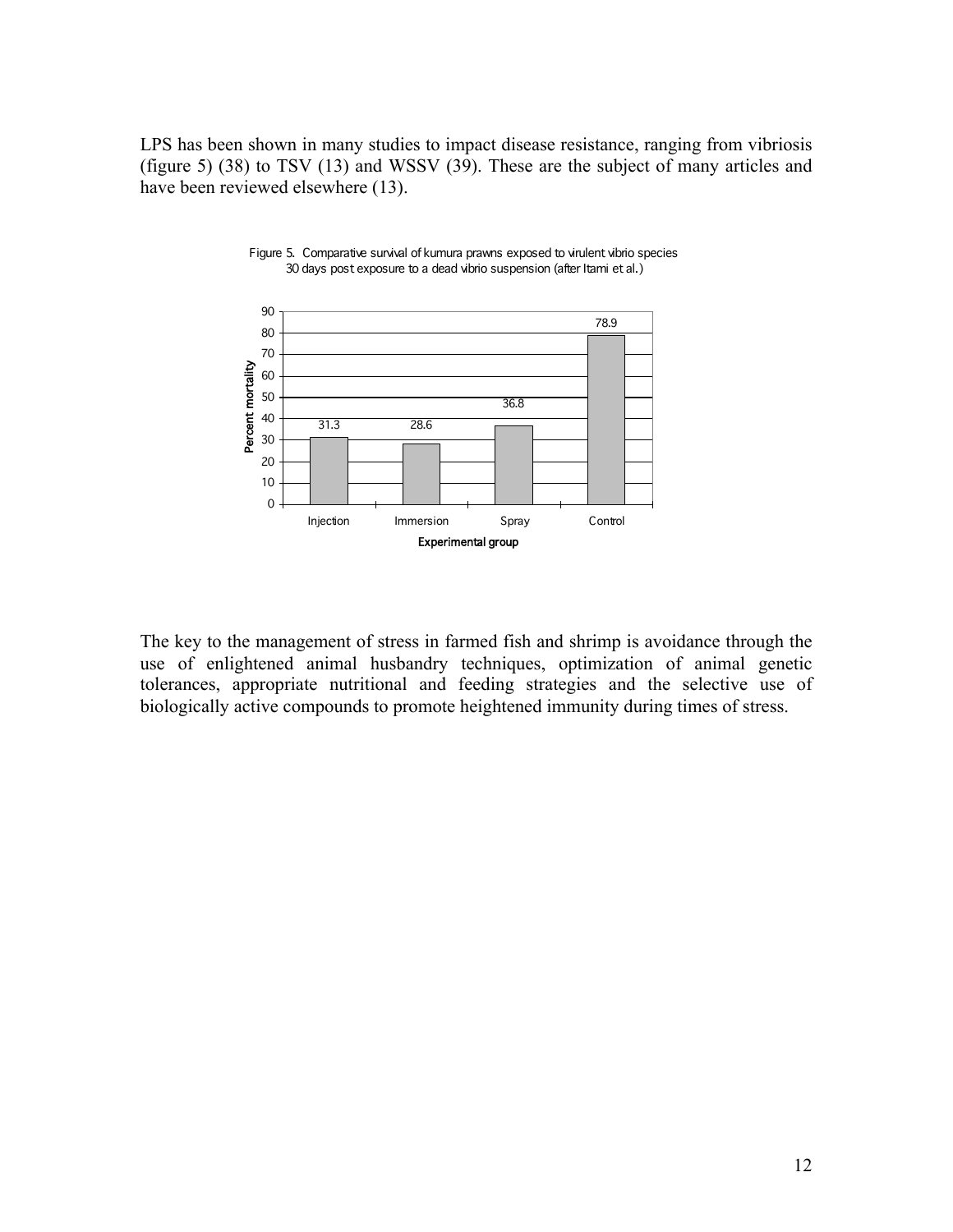#### **References:**

- 1. Bayne, B.L. 1975. Aspects of physiological condition in Mytilus edulis L. with respect of the effects of oxygen tension and salinity. Proc. Ninth Eur. Mar. Biol. 213- 238.
- 2. Plumb, J.A. 1999. Health Maintenance and Principal Microbial Diseases of Cultured Fishes. Iowa State University Press
- 3. Racotta, I.S. and E.Palacios. 1998. Hemolymph metabolic variables in response to experimental manipulation stress and serotonin injection in *Penaeus vannamei*. Journal-of-the-World-Aquaculture-Society. 29 (3): 351-356.
- 4. Charmantier,-G.; Soyez,-C. 1994. Effect of molt stage and hypoxia on osmoregulatory capacity in the penaeid shrimp *Penaeus vannamei*. J.-Exp.Mar.Biol. Ecol. 178 (2): 233-246.
- 5. Lignot, J.H., Spanings-Pierrot, C. and G. Charmantier. 2000. Osmoregulatory capacity as a tool in monitoring the physiological condition and the effect of stress in crustaceans. Aquaculture. 191:209-245.
- 6. Snieszko, S.F. 1973. Recent advances of scientific knowledge and development pertaining to diseases of fishes. Advances in Veterinary Science and Comparative Medicine. 17: 291-314.
- 7. Kathy F.J. Tang, Stephanie V. Durand, Brenda L. White, Rita M. Redman, Carlos R. Pantoja, Donald V. Lightner. 2000. Postlarvae and juveniles of a selected line of *Penaeus stylirostris* are resistant to infectious hypodermal and hematopoietic necrosis virus infection. Aquaculture (190)3-4: 203-210
- 8. Alcivar-Warren,-A., Overstreet,-R.M., Dhar,-A.K., Astrofsky,-K., Carr,-W.H., Sweeney,-J., Lotz,-J.M. 1997. Genetic susceptibility of cultured shrimp (Penaeus vannamei) to infectious hypodermal and hematopoietic necrosis virus and Baculovirus penaei: Possible relationship with growth status and metabolic gene expression. J.-Invertebr.-Pathol. vol. 70, no. 3, pp. 190-197
- 9. Stuck, K.C. and R. M. Overstreet. 1994. Effect of Baculovirus penaeid on Growth and Survival of Experimentally Infected Post larvae of the Pacific White Shrimp, *Penaeus vannamei.* J. Invert. Pathology 64:18-25.
- 10. Venegas, CA, L Nonaka, K. Mushiake, T. Nishizawa, K. Muroga 2000. Quasiimmune response of *Penaeus japonicus* to penaeid rod-shaped DNA virus (PRDV) Diseases of Aquatic Organisms 42:83-89.
- 11. Smith, V.J. and Chisolm, J. 1992. Non-cellular immunity in crustaceans. Fish & Shellfish Immunology. 2:1-31.
- 12. Newman, S.G. 1998. Immune Stimulants and Antibiotics for Shrimp Culture. Presented in Culiacan, Mexico Sept 1997. Invited Speaker.
- 13. Newman, S.G. Recent Advances in the Prevention of Disease in Shrimp With Emphasis on LPS Based Non-Specific Immune Stimulants. 1999. Presented At the Regional Conference of Shrimp Farming, October 1999. Guayaquil, Ecuador.
- 14. Lightner, D.V. 1983. Diseases of cultured penaeid shrimp. In "CRC Handbook of Mariculture. Crustacean Aquaculture " McVey, J.P. (Ed.) pp. 289-320. CRC Press. Boca Raton, Florida.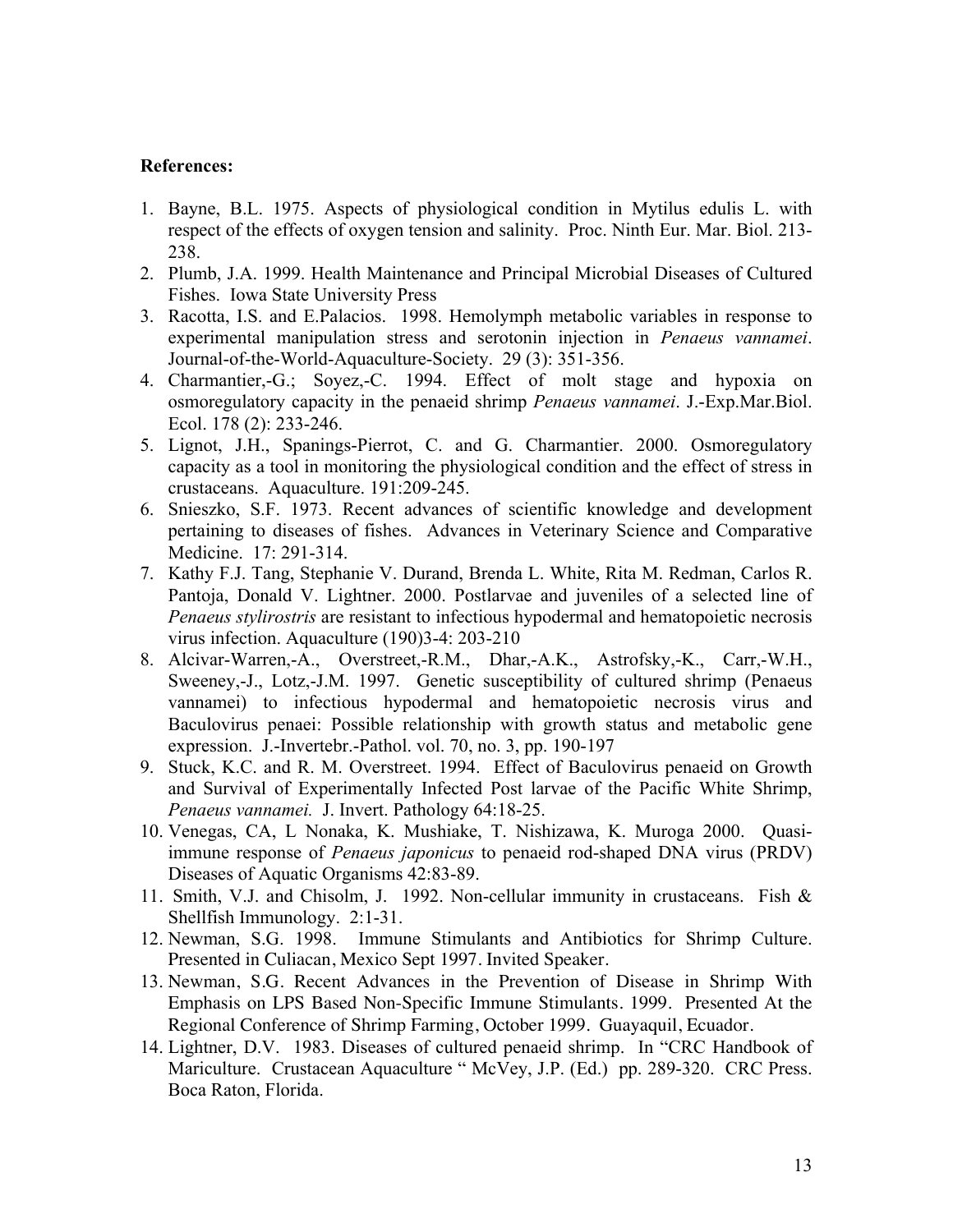- 15. Merchie,-G.; Lavens,-P.; Sorgeloos,-P. 1997. Optimization of dietary vitamin C in fish and crustacean larvae: a review. Aquaculture 155 (1-4):169-185
- 16. Merchie,-G.; Kontara,-E.; Lavens,-P.; Robles,-R.; Kurmaly,-K.; Sorgeloos,-P. 1998. Effect of vitamin C and astaxanthin on stress and disease resistance of postlarval tiger shrimp, Penaeus monodon (Fabricius). Aquacult.-Res. 29 (8):579-585
- 17. Rees,-J.F.; Cure,-K.; Piyatiratitivorakul,-S.; Sorgeloos,-P.; Menasveta,-P. 1994. Highly unsaturated fatty acid requirements of Penaeus monodon postlarvae: An experimental approach based on Artemia enrichment. Aquaculture.122 (2-3): 193- 207.
- 18. Devresse, B. 2000. Nucleotides-a key nutrient for shrimp immune system. Feed Mix 8(3):20-22.
- 19. Palacios,-E.; Perez-Rostro,-C.I.; Ramirez,-J.L.; Ibarra,-A.M.; Racotta,-I.S. 1999. Reproductive exhaustion in shrimp (Penaeus vannamei) reflected in larval biochemical composition, survival and growth. Aquaculture. 171 (3-4):309-321.
- 20. Catedral,F.F.; Gerochi,D.D.; Quibuyen,A.T.; Casalmir,C.M. 1977. Effect of nitrite, ammonia, and temperature on *P. monodon* larvae. Q.-Res.-Rep.-Aquacult.-Dep.- Southeast-Asian-Fish.-Dev.-Cent., 1977 1(3), 9-12.
- 21. Martinez-Palacios,-C.A.; Ross,-L.G.; Jimenez-Valenzuela,-L. 1996. The effects of temperature and body weight on the oxygen consumption of *Penaeus vannamei*, Boone, 1931. J. Aquacult. Tropics. 11(1):59-65.
- 22. G.L. Moullac, L.L. Groumellec, D. Ansquer et al. 1997. Haemotological and phenoloxidase activity changes in the shrimp *Penaeus stylirostris* in relation with the moult cycle: protection against vibriosis. Fish & Shellfish Immunology 7:227-234.
- 23. Allan, G.L. and G.B. Maquire. 1991. Lethal levels of dissolved oxygen and effects of short-term oxygen stress on subsequent growth of juvenile Penaeus monodon. Aquaculture. 94:27-37.
- 24. Moullac, G.l., and P. Haffner. 2000. Environmental factors affecting immune responses in Crustacea. Aquaculture. 191:121-131.
- 25. Dunier, M., and Siwicki, A.K. 1993. Effects of pesticides and other pollutants in the aquatic environment on immunity of fish: a review. Fish and Shellfish Imm. 3:423- 438.
- 26. Wickins,-J.F. 1984. The effect of hypercapnic seawater on growth and mineralization in penaeid prawns. Aquaculture. 41(1): 37-48.
- 27. Hall-M.R. and Van-Ham-E-H 1998. The effects of different types of stress on blood glucose in the giant tiger prawn *Penaeus monodon*. Journal-of-the-World-Aquaculture-Society. 29 (3): 290-299.
- 28. Smith, P.T. 1996. Toxic Effects of Blooms-of marine species of oscillatoriales on farmed prawns (*Penaeus monodon*, *Penaeus japonicas*) and brine shrimp (*Artemia salina)*. Toxicon. 34(8):857-869.
- 29. Raa, J. 1996. The Use of Immunostimulatory Substances in Fish and Shellfish Farming. Reviews in Fishery Science 4(3):229-288.
- 30. Glass, H.J. and J.R. Stark. Carbohydrate Digestion in the European Lobster *Homarus gammarus* (L.). J. Crust. Biol. 15(3):424-433. 1995.
- 31. Chang. C-F, Su, M-S, Chen, H-Y, Lo, C-F, Kou, G-H. and Liao, I-C. 1999. Effect of dietary beta-1,3-glucan on resistance to white spot syndrome virus (WSSV) in postlarval and juvenile *Penaeus monodon*. Dis.Aquat.Org. 36 (3): 163-168.